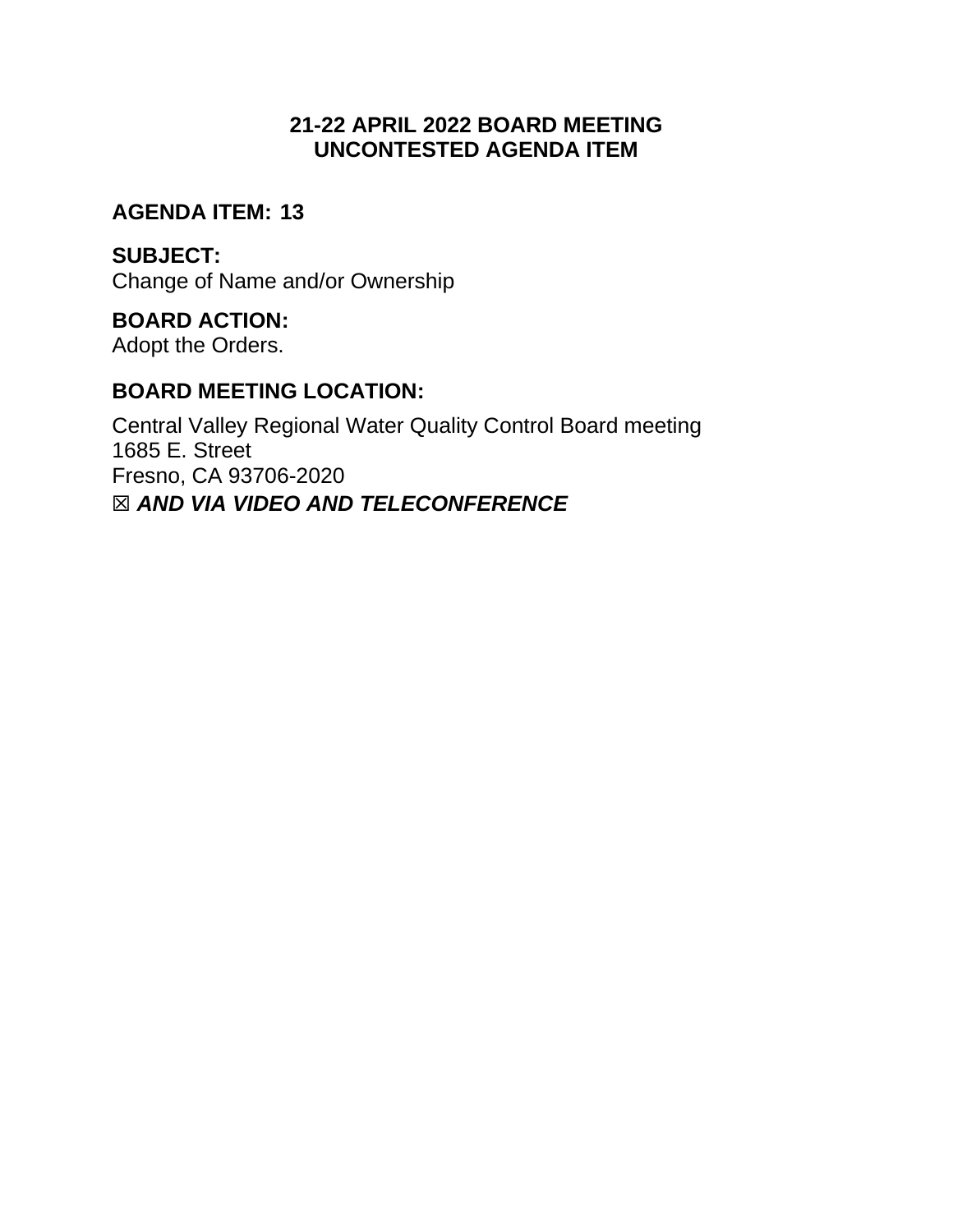#### CALIFORNIA REGIONAL WATER QUALITY CONTROL BOARD CENTRAL VALLEY REGION

#### **ORDER NO. R5-2022-00XX**

#### CHANGE OF NAME AND/OR OWNERSHIP OF FACILITIES HAVING WASTE DISCHARGE REQUIREMENTS

The California Regional Water Quality Control Board, Central Valley Region, finds that:

- 1. The Regional Board Orders listed below are for facilities that have had a change of name and/or ownership since adoption of the Orders.
- 2. These Orders need to be revised to show the current name and/or ownership of these facilities.
- 3. The Board has notified each discharger of its intent to amend the Orders by substituting the current name and/or ownership of the facilities.
- 4. The Board heard and considered all comments pertaining to the proposed change of name and/or ownership of each facility.
- 5. This action is exempt from provisions of the California Environmental Quality Act (Public Resources Code, Section 21000 et seq.) in accordance with section 15301, Title 14, California Code of Regulations.

**IT IS HEREBY ORDERED**, that the following Orders and Resolutions are amended by updating the discharge facility name and/or ownership name and address as shown below:

| <b>Order Number</b> | <b>Current Facility</b><br><b>Name</b>                                                      | <b>Current Owner</b>                                                        | <b>New Facility Name</b>                                                                                  | <b>New Owner</b>                                                 | <b>New Operator</b>              |
|---------------------|---------------------------------------------------------------------------------------------|-----------------------------------------------------------------------------|-----------------------------------------------------------------------------------------------------------|------------------------------------------------------------------|----------------------------------|
| 94-036              | Kelsey Ranch<br>Reclamation<br>Project;<br>7400 Merced Falls,<br>Snelling, Merced<br>County | <b>Merced River Mining</b><br>& Reclamation Corp,<br>and Kelsey Ranch<br>LP | Fagundes Brothers,<br>Reclamation project<br>7400 Merced Falls<br>Road, Snelling,<br><b>Merced County</b> | Fagundes Brothers,<br>LLC:<br>P.O. Box 2717,<br>Merced, CA 95344 | Fagundes Brothers,<br><b>LLC</b> |